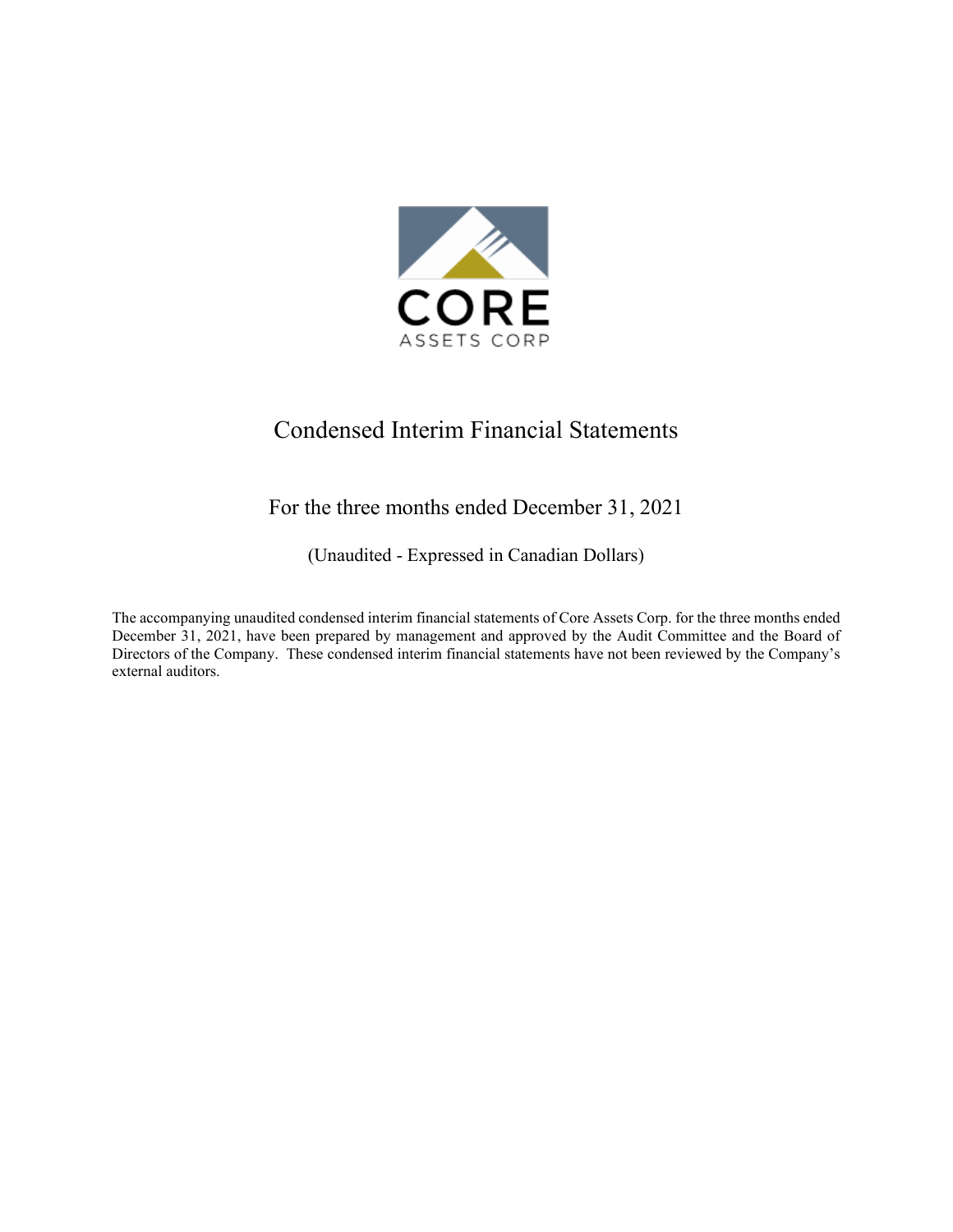Condensed Interim Statements of Financial Position As expressed in Canadian dollars (Unaudited – prepared by management)

|                                                       |             | <b>December</b><br>31, 2021 |              | September<br>30, 2021 |
|-------------------------------------------------------|-------------|-----------------------------|--------------|-----------------------|
|                                                       |             |                             |              |                       |
| <b>Assets</b>                                         |             |                             |              |                       |
| <b>Current</b>                                        |             |                             |              |                       |
| Cash                                                  | $\mathbf S$ | 1,338,612                   | $\mathbb{S}$ | 1,528,966             |
| Sales taxes and other receivables                     |             | 33,395                      |              | 24,408                |
| Prepaid expenses                                      |             | 41,362                      |              | 72,499                |
|                                                       |             |                             |              |                       |
|                                                       |             | 1,413,369                   |              | 1,625,873             |
|                                                       |             |                             |              |                       |
| Promissory notes (Note 9)                             |             | 81,970                      |              | 81,970                |
| Exploration and evaluation assets (Note 6 and Note 9) |             | 1,343,821                   |              | 1,307,716             |
| Reclamation bonds (Note 5)                            |             | 25,500                      |              | 25,500                |
|                                                       |             |                             |              |                       |
|                                                       | \$          | 2,864,660                   | \$           | 3,041,059             |
|                                                       |             |                             |              |                       |
| <b>Liabilities</b>                                    |             |                             |              |                       |
| <b>Current</b>                                        |             |                             |              |                       |
| Accounts payable and accrued liabilities              | $\mathbf S$ | 16,970                      | $\mathbb{S}$ | 85,910                |
| Due to related parties (Note 9)                       |             | 18,415                      |              | 17,912                |
|                                                       |             | 35,385                      |              | 103,822               |
| <b>Shareholders' Equity</b>                           |             |                             |              |                       |
| Share capital (Note 7)                                |             | 3,897,809                   |              | 3,834,809             |
| Share subscriptions received                          |             |                             |              | 31,500                |
| Reserves (Note 8)                                     |             | 318,831                     |              | 318,831               |
| Deficit                                               |             | (1,387,365)                 |              | (1,247,903)           |
|                                                       |             |                             |              |                       |
|                                                       |             | 2,829,275                   |              | 2,937,237             |
|                                                       | \$          | 2,864,660                   | \$           | 3,041,059             |

Approved and authorized by the Board of Directors on February 23, 2022:

*"Nick Rodway" "David Hodge"*

Director Director

\_\_\_\_\_\_\_\_\_\_\_\_\_\_\_\_\_\_\_\_\_\_\_ \_\_\_\_\_\_\_\_\_\_\_\_\_\_\_\_\_\_\_\_\_\_\_\_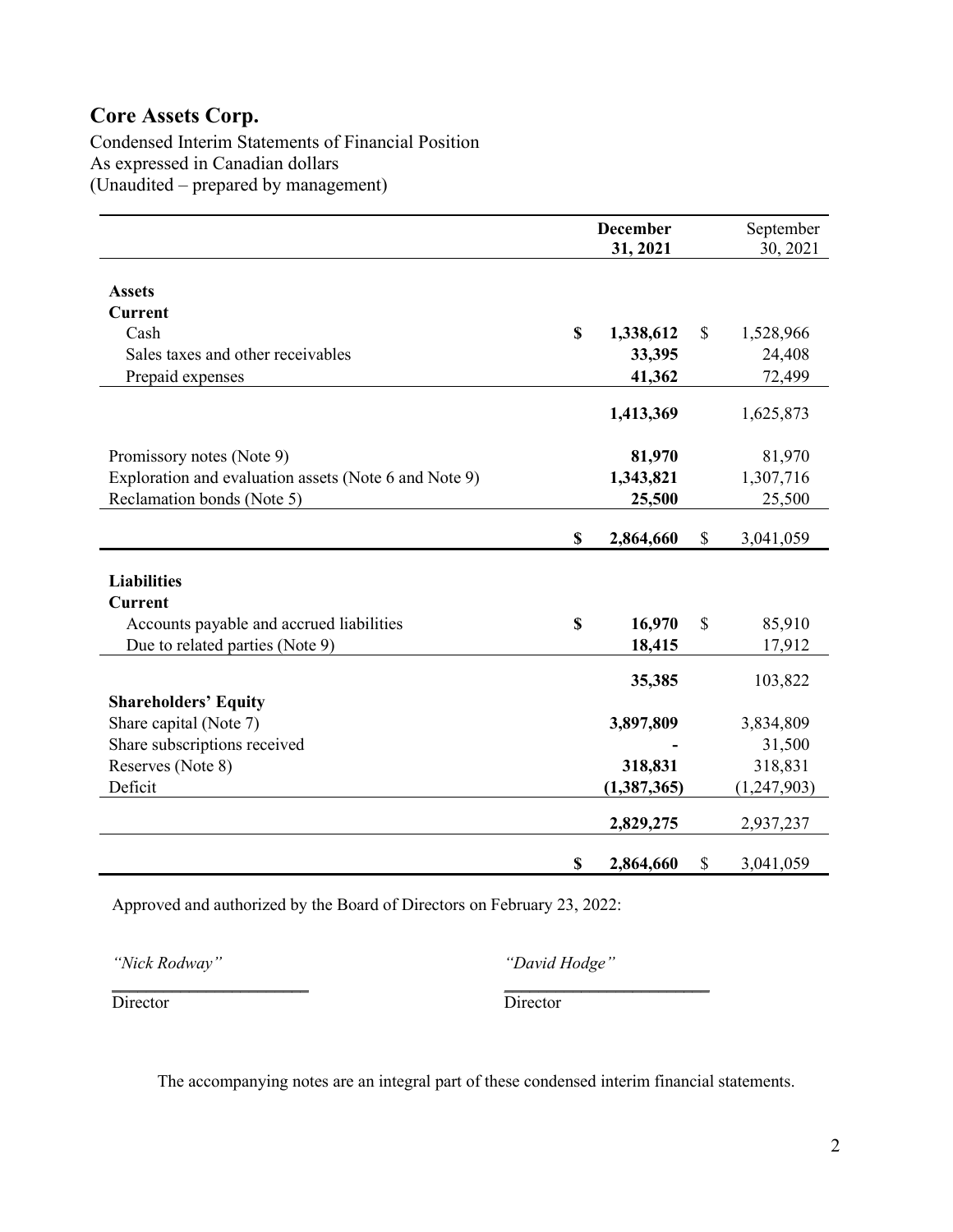Condensed Interim Statements of Operations and Comprehensive Loss For the three months ended December 31, As expressed in Canadian dollars (Unaudited – prepared by management)

|                                                        | 2021         |    | 2020         |
|--------------------------------------------------------|--------------|----|--------------|
|                                                        |              |    |              |
| <b>Expenses</b>                                        |              |    |              |
| Administrative fees (Note 9)                           | \$<br>37,500 | S  | 40,000       |
| Advertising and travel expenses                        | 39,373       |    | 908          |
| Consulting fees and salaries (Note 9)                  | 44,173       |    | 1,194        |
| Legal fees                                             | 7,730        |    | 4,209        |
| Office and miscellaneous                               | 3,461        |    | 1,552        |
| Interest income                                        | (941)        |    |              |
| Share-based payments (Note 8)                          |              |    | 113,310      |
| Transfer agent and filing fees                         | 8,166        |    | 5,166        |
| Net Loss and Comprehensive Loss for the Period         |              |    |              |
|                                                        | 139,462      |    | 166,339      |
|                                                        |              |    |              |
| <b>Basic and Diluted Loss Per Share</b>                | \$<br>(0.00) | \$ | (0.01)       |
|                                                        |              |    |              |
|                                                        |              |    |              |
| Weighted Average Number of Common Shares Outstanding – |              |    |              |
| <b>Basic and Diluted</b>                               | 58,187,914   |    | 21, 274, 134 |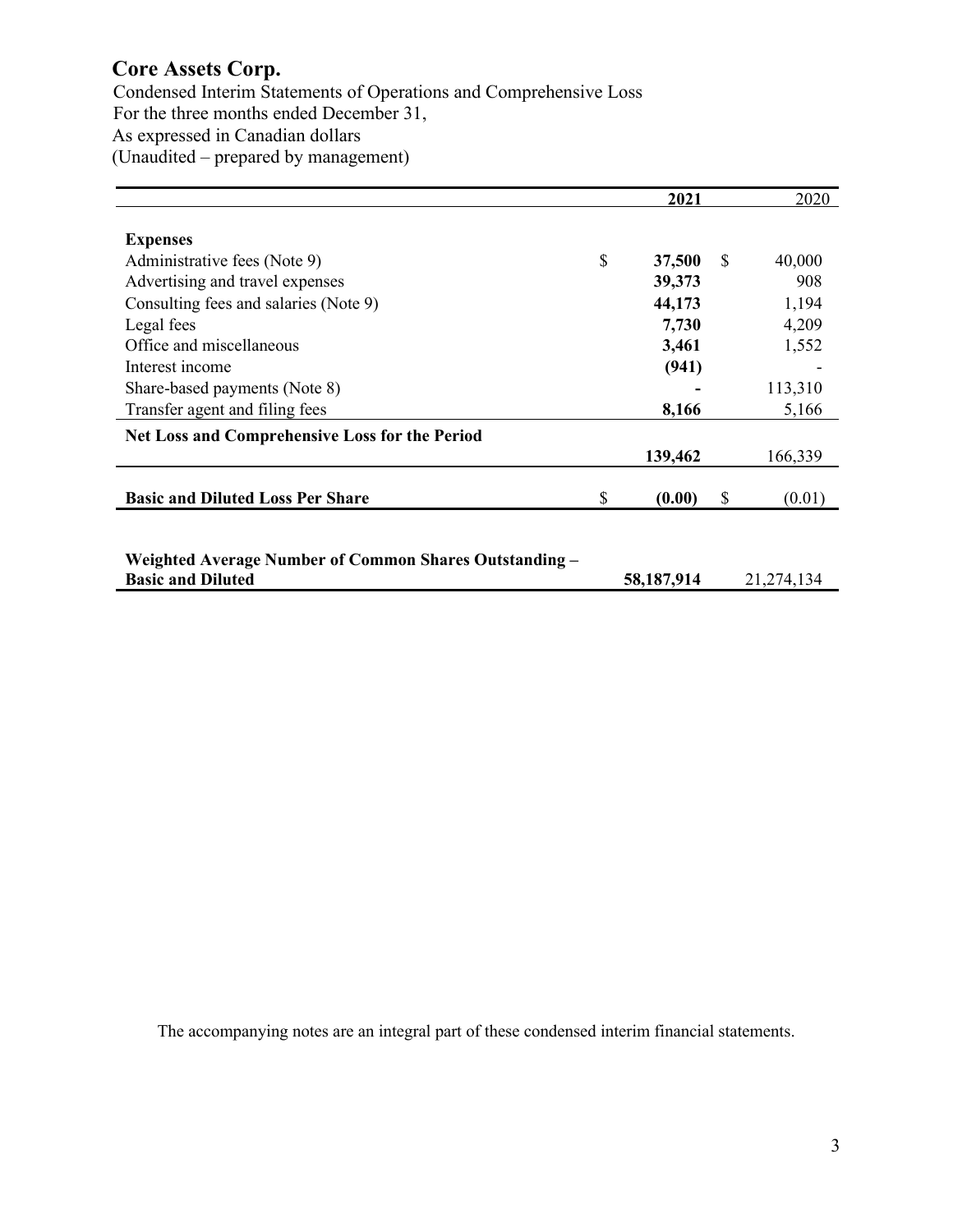Condensed Interim Statements of Changes in Equity For the three months ended December 31, As expressed in Canadian dollars (Unaudited – prepared by management)

|                                     | Number of<br><b>Shares</b> | <b>Share</b><br>Capital |   | <b>Reserves</b> |          | <b>Shares</b><br><b>Subscribed</b> |         | <b>Deficit</b> |    | <b>Total</b> |
|-------------------------------------|----------------------------|-------------------------|---|-----------------|----------|------------------------------------|---------|----------------|----|--------------|
| <b>Balance, September 30, 2020</b>  | 21,216,600                 | \$<br>674,259           | S | $\sim$          | S        | $\sim$                             | ጦ<br>Л. | (177, 527)     | S  | 496,732      |
| Shares issued for property (Note 7) | 1,000,000                  | 90,000                  |   |                 |          | $\overline{\phantom{a}}$           |         |                |    | 90,000       |
| Share-based payments (Note 8)       | $\overline{\phantom{0}}$   |                         |   | 113,310         |          | $\overline{\phantom{a}}$           |         |                |    | 113,310      |
| Net loss for the period             | $\overline{\phantom{0}}$   |                         |   |                 |          | $\overline{\phantom{a}}$           |         | (166, 339)     |    | (166, 339)   |
| <b>Balance, December 31, 2020</b>   | 22,216,600                 | 764,259                 |   | 113,310         |          |                                    |         | (343, 866)     |    | 533,703      |
|                                     | Number of                  | <b>Share</b>            |   |                 |          | <b>Shares</b>                      |         |                |    |              |
|                                     | <b>Shares</b>              | Capital                 |   | <b>Reserves</b> |          | <b>Subscribed</b>                  |         | <b>Deficit</b> |    | <b>Total</b> |
| <b>Balance, September 30, 2021</b>  | 57,867,479                 | \$<br>3,834,809         | S | 318,831         | <b>S</b> | 31,500                             | \$      | (1, 247, 903)  | \$ | 2,937,237    |
| Warrants exercised (Note 7)         | 420,000                    | 63,000                  |   |                 |          | (31,500)                           |         |                |    | 31,500       |
| Net loss for the period             | $\overline{\phantom{0}}$   |                         |   |                 |          |                                    |         | (139, 462)     |    | (139, 462)   |
| <b>Balance, December 31, 2021</b>   | 58,287,479                 | \$<br>3,897,809         |   | 318,831         |          | $\overline{\phantom{0}}$           |         | (1,387,365)    |    | 2,829,275    |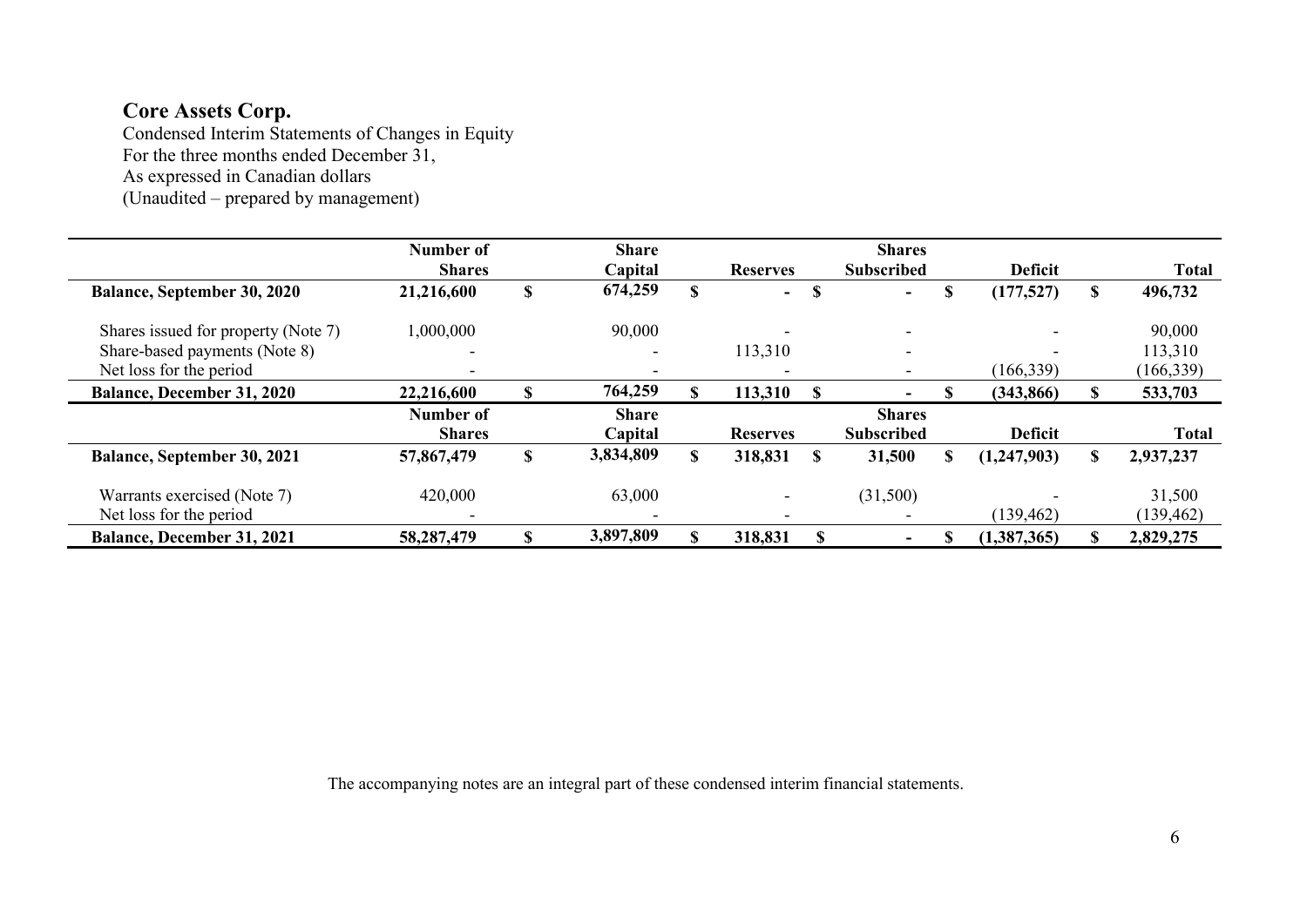Condensed Interim Statements of Cash Flows For the three months ended December 31, As expressed in Canadian dollars (Unaudited – prepared by management)

|                                                                  | 2021                  | 2020          |
|------------------------------------------------------------------|-----------------------|---------------|
|                                                                  |                       |               |
| CASH FLOWS FROM (USED IN) OPERATING ACTIVITIES:                  |                       |               |
| Net loss for the period                                          | \$<br>$(139, 462)$ \$ | (166, 339)    |
| Add (deduct) items not affecting cash:                           |                       |               |
| Share-based compensation                                         |                       | 113,310       |
| Changes in non-cash working capital items related to operations: |                       |               |
| Sales taxes and other receivables                                | (8,987)               | (2,440)       |
| Prepaid expenses                                                 | 31,137                | 1,588         |
| Due to related parties                                           | 503                   | 40,4254       |
| Accounts payable and accrued liabilities                         | (68,940)              | (2, 585)      |
|                                                                  |                       |               |
| Net cash flows (used in) operating activities                    | (185,749)             | (16,041)      |
|                                                                  |                       |               |
| <b>CASH FLOWS FROM FINANCING ACTIVITIES:</b>                     |                       |               |
| Warrants exercised                                               | 63,000                |               |
| Share subscriptions received                                     | (31,500)              |               |
| Net cash flows from financing activities                         | 31,500                |               |
|                                                                  |                       |               |
| CASH FLOWS (USED IN) INVESTING ACTIVITIES:                       |                       |               |
| Exploration and evaluation costs                                 | (36, 105)             | (7, 483)      |
|                                                                  |                       |               |
| Net cash flows (used in) investing activities                    | (36, 105)             | (7, 483)      |
|                                                                  |                       |               |
| Increase (decrease) in cash                                      | (190, 354)            | (23, 524)     |
|                                                                  |                       |               |
| Cash, beginning of period                                        | 1,528,966             | 232,832       |
|                                                                  |                       |               |
| Cash, end of period                                              | \$<br>1,338,612       | \$<br>209,308 |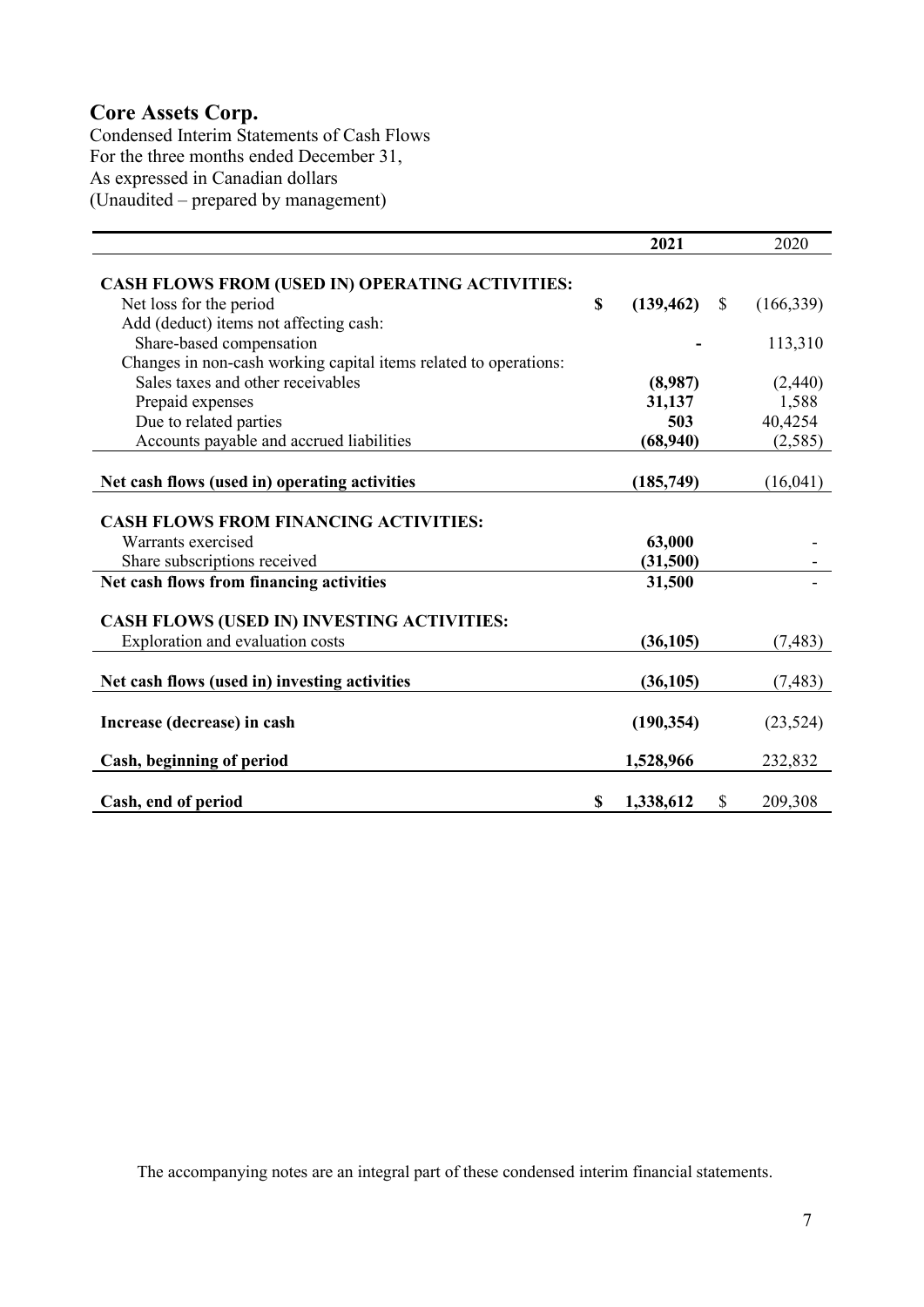Notes to the Financial Statements For the three months ended December 31, 2021 and 2020 Expressed in Canadian dollars (Unaudited – prepared by management)

### **1. NATURE OF OPERATIONS AND CONTINUANCE OF OPERATIONS**

Core Assets Corp. ("Core" or the "Company") was incorporated on April 20, 2016, under the Company Act of British Columbia and is in the business of acquiring, exploring, developing and evaluating mineral resource properties. The Company is in the exploration stage and has interests in properties located in British Columbia ("BC"), Canada. The head office, principal address and registered and records office of the Company are located at 1450 – 789 West Pender, Vancouver, BC, Canada, V6C 1H2.

On July 8, 2020, the Company received a final receipt from the British Columbia Securities Commission for its Long Form Prospectus dated July 7, 2020. On July 27, 2020, the Company's shares were listed for trading on the Canadian Securities Exchange ("CSE") under the symbol "CC". The Company's shares also trade on the OTCQB under the symbol "CCOOF" and on the Frankfurt Stock Exchange under the symbol "A2QCCU".

These financial statements were authorized for issue by the Audit Committee and Board of Directors on February 23, 2022.

The Company has no source of operating cash flows, has not yet achieved profitable operations, has working capital of \$1,377,984 at December 31, 2021 (September 30, 2021: \$1,552,051), has accumulated losses since its inception, expects to incur further losses in the development of its business, and has no assurance that sufficient funding will be available to conduct further exploration of its mineral properties. These material uncertainties cast significant doubt about the Company's ability to continue as a going concern. In recognition of these circumstances, management is pursuing various financial alternatives to fund the Company's exploration and development programs. There is no assurance that these initiatives will be successful.

In the future, the Company may raise additional financing through the issuance of share capital or shareholder loans, however, there can be no assurance that it will be successful in its efforts to do so and that the terms will be favourable to the Company. These financial statements do not include any adjustments to the carrying values of assets and liabilities, the reported expenses and statement of financial position classifications that might be necessary should the Company be unable to realize its assets and settle its liabilities as a going concern in the normal course of operations. Management is actively seeking to raise the necessary capital to meet its funding requirements and has undertaken available cost-cutting measures. There can be no assurance that management's plan will be successful. If the going concern assumption were not appropriate for these financial statements, then adjustments would be necessary in the carrying value of assets and liabilities, the reported expenses and the statement of financial position classifications used. Such adjustments could be material.

The business of mining and exploration involves a high degree of risk and there can be no assurance that current exploration programs will result in profitable mining operations. The Company has no source of revenue, and has significant cash requirements to meet its administrative overhead and maintain its mineral interests.

In early 2020, there was a global outbreak of COVID-19 (coronavirus), which has had a significant impact on businesses through the restrictions put in place by the Canadian, provincial and municipal governments regarding travel, business operations and isolation/quarantine orders. At this time, it is unknown the extent of the impact the COVID-19 outbreak may have on the Company as this will depend on future developments that are highly uncertain and that cannot be predicted with confidence. These uncertainties arise from the inability to predict the ultimate geographic spread of the disease, and the duration of the outbreak, including the duration of travel restrictions, business closures or disruptions, and quarantine/isolation measures that are currently, or may be put, in place by Canada and other countries to fight the virus.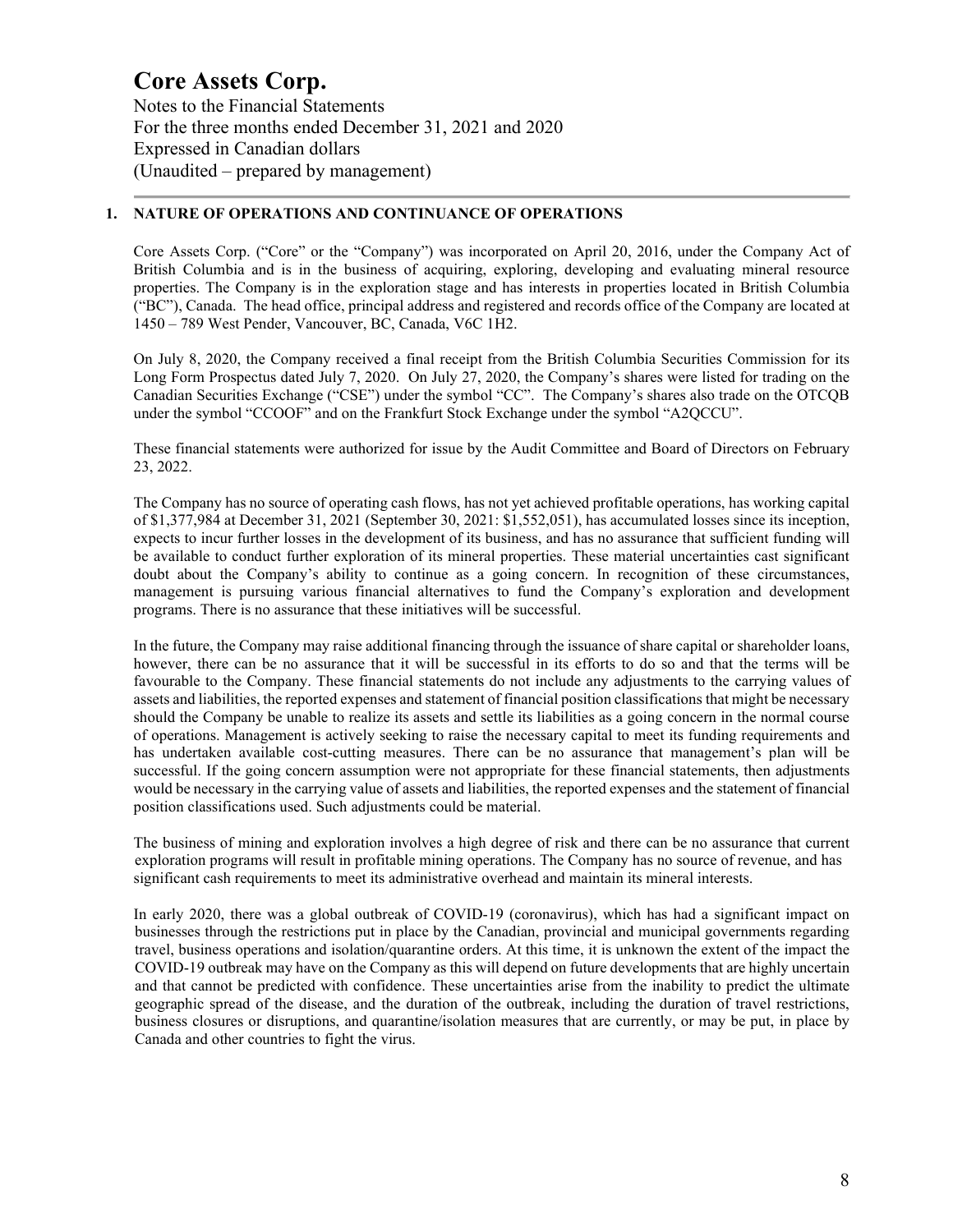Notes to the Financial Statements For the three months ended December 31, 2021 and 2020 Expressed in Canadian dollars (Unaudited – prepared by management)

### **2. BASIS OF PRESENTATION**

#### Statement of Compliance

These condensed interim financial statements have been prepared in accordance with International Financial Reporting Standards ("IFRS") as issued by the International Accounting Standards Board ("IASB") and Interpretations of the International Financial Reporting Interpretations Committee ("IFRIC"), applicable to the preparation of interim financial statements, including IAS 34, Interim Financial Reporting.

### Basis of Measurement

These financial statements have been prepared on a historical costs basis except for financial instruments classified as financial instruments at fair value through profit or loss, which are stated at their fair value. In addition, this financial statement has been prepared using the accrual basis of accounting.

The preparation of these financial statements requires management to make judgments, estimates and assumptions that affect the reported amounts of assets and liabilities at the date of the financial statements and reported amounts of expenses during the reporting period. Estimates and assumptions are continuously evaluated and are based on management's experience and other factors, including expectations of future events that are believed to be reasonable under the circumstances. However, actual outcomes can differ from these estimates.

# **3. SIGNIFICANT ACCOUNTING JUDGMENTS, ESTIMATES AND ASSUMPTIONS**

#### Estimates and assumptions

In particular, information about significant areas of estimation uncertainty considered by management in preparing the financial statements includes:

- The recoverability of the carrying value of the exploration and evaluation assets is dependent on successful development and commercial exploitation, or alternatively, sale of the respective areas of interest;
- The inputs used in assessing the recoverability of deferred income tax assets to the extent that the deductible temporary differences will reverse in the foreseeable future and that the Company will have future taxable income; and
- Management's assumption that there are currently no decommissioning liabilities is based on the facts and circumstances that have existed during the periods.

#### Judgments

The critical judgments that the Company's management has made in the process of applying the Company's accounting policies from those involving estimations that have the most significant effect on the amounts recognized in the Company's financial statements are as follows:

• Economic recoverability and probability of future economic benefits of exploration, evaluation and development costs

Management has determined that exploratory drilling, evaluation, development and related costs incurred which have been capitalized are economically recoverable. Management uses several criteria in its assessments of economic recoverability and probability of future economic benefit including geologic information, scoping and feasibility studies, accessible facilities, existing permits and life of mine plans.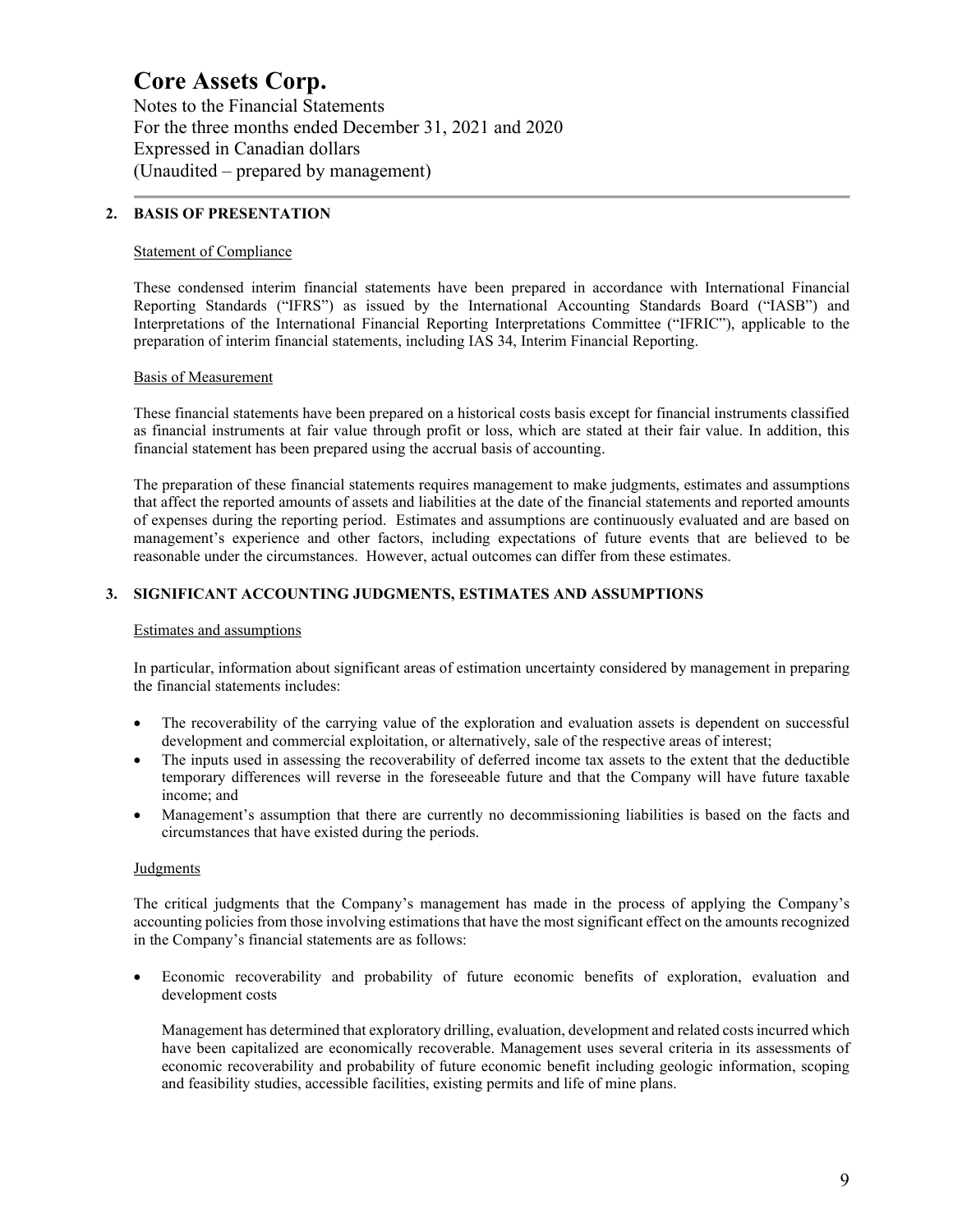Notes to the Financial Statements For the three months ended December 31, 2021 and 2020 Expressed in Canadian dollars (Unaudited – prepared by management)

### **3. SIGNIFICANT ACCOUNTING JUDGMENTS, ESTIMATES AND ASSUMPTIONS** - continued

Provisions for reclamation

Management assesses its provision for reclamation on an annual basis or when new information becomes available. This assessment includes the estimation of the future rehabilitation costs, the timing of these expenditures, and the impact of changes in discount rates. The actual future expenditures may differ from the amounts currently provided if the estimates made are significantly different than actual results or if there are significant changes in environmental and/or regulatory requirements in the future.

### Going concern

The assessment of the Company's ability to continue as a going concern involves judgment regarding future funding available for its exploration projects and working capital requirements.

# **4. SIGNIFICANT ACCOUNTING POLICIES**

The policies applied in these condensed interim consolidated financial statements are consistent with policies disclosed in Note 4 of the financial statements for the year ended September 30, 2021. These condensed interim consolidated financial statements should be read in conjunction with the Company's audited financial statements for the year ended September 30, 2021.

Certain new standards, interpretations and amendments to existing standards issued by the IASB or IFRIC may have become mandatory or have been issued subsequent to the year ended September 30, 2020. However, none have been identified as applicable or are consequential to the Company.

# **5. RECLAMATION BOND**

At December 31, 2021, the Company has a reclamation security deposit of \$25,500 (September 30, 2021: \$25,500) with the Ministry of Energy, Mines and Petroleum Resources for the proposed exploration program on the Blue Property.

# **6. EXPLORATION AND EVALUATION ASSETS**

The following is a description of the Company's property interests and related spending commitments:

#### Blue Property

On December 10, 2018, the Company signed an agreement with Zimtu Capital Corp. ("Zimtu"), a related party (see Note 9), whereby the Company can earn a 100% interest in and to the Blue Property, in British Columbia. For its participation in the transaction, the Company paid \$100,000 and issued 3,000,000 common shares of the Company in staged payments (1,000,000 shares with a fair value of \$50,000 issued during the year ended September 30, 2019 and 2,000,000 with a fair value of \$225,000 were issued during the year ended September 30, 2021). Zimtu will retain a 2% Net Smelter Return (NSR) royalty. The Company has the right to buy back 1% of the NSR within 5 years of the agreement by paying \$1,000,000. The original agreement was amended June 10, 2021 to change the date of the final payment from December 10, 2020 to June 15, 2021. Subsequent to December 31, 2021, the Company and Zimtu signed an agreement to remove the 2% NSR royalty from the original and amended agreements.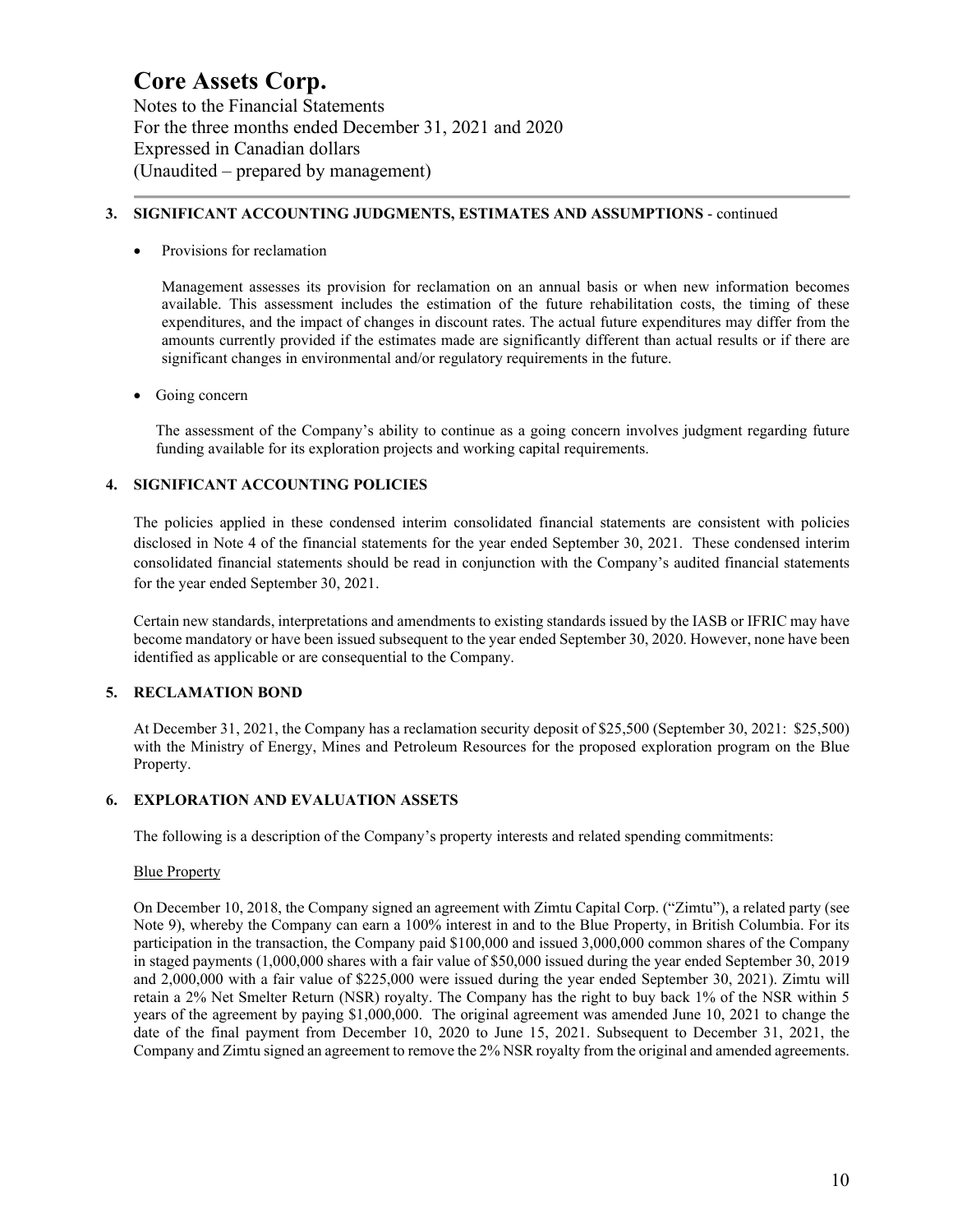Notes to the Financial Statements For the three months ended December 31, 2021 and 2020 Expressed in Canadian dollars (Unaudited – prepared by management)

#### **6. EXPLORATION AND EVALUATION ASSETS** - continued

#### Blue Property - continued

In August 2020, the Company acquired 8 additional claims in and around the Company's Blue and Silver Lime properties from Zimtu. The cost to acquire the claims amounted to the cost of staking paid by Zimtu (\$23,025). Zimtu will retain a 2% NSR royalty, of which the Company shall have the right to buy back 1% within 5 years of the agreement by paying \$1,000,000. The addition of these claims expanded and consolidated the Blue Property and the Silver Lime Property into one contiguous property that will continue to be called the Blue Property. Subsequent to December 31, 2021, the Company and Zimtu signed an agreement to remove the 2% NSR royalty from the original and amended agreements.

In June 2021, the Company acquired 6 additional claims in and around the Company's Blue and Silver Lime properties from Zimtu. The cost to acquire the claims amounted to the cost of staking paid by Zimtu of \$26,095 plus 20% interest for a total of \$31,314.

During the year ended September 30, 2021, the Company staked an additional 82,257 ha of land, increasing its land package to approximately 108,337 ha. The cost of the staking was \$140,950.

### Silver Lime Property

On August 1, 2019, the Company signed an agreement with Zimtu Capital Corp. ("Zimtu"), a related party (see Note 9), whereby the Company can earn a 100% interest in and to the Silver Lime Property, in British Columbia by issuing 1,000,000 common shares (issued) of the Company. Subsequent to the purchase, the Company acquired additional claims that combine the Blue Property and the Silver Lime Property into one contiguous property and the Silver Lime Property is now considered part of the Company's Blue Property. Zimtu will retain a 2% Net Smelter Return (NSR) royalty. The Company has the right to buy back 1% of the NSR within 5 years of the agreement by paying \$1,000,000. Subsequent to December 31, 2021, the Company and Zimtu signed an agreement to remove the 2% NSR royalty from the original and amended agreements.

|                             | <b>Blue Property</b> |
|-----------------------------|----------------------|
| Balance, September 30, 2020 | \$<br>273,652        |
| Acquisition costs – shares  | 225,000              |
| Acquisition costs – cash    | 222,264              |
| Assays                      | 14,906               |
| Drilling                    | 1,621                |
| Field supplies              | 21,276               |
| Geological expenses         | 95,456               |
| Geophysical survey          | 353,190              |
| Reports and other           | 7,000                |
| Travel and accommodation    | 93,351               |
| Balance, September 30, 2021 | \$<br>1,307,716      |
| Geological expenses         | 21,874               |
| Geophysical survey          | 14,231               |
| Balance, December 31, 2021  | \$<br>1,343,821      |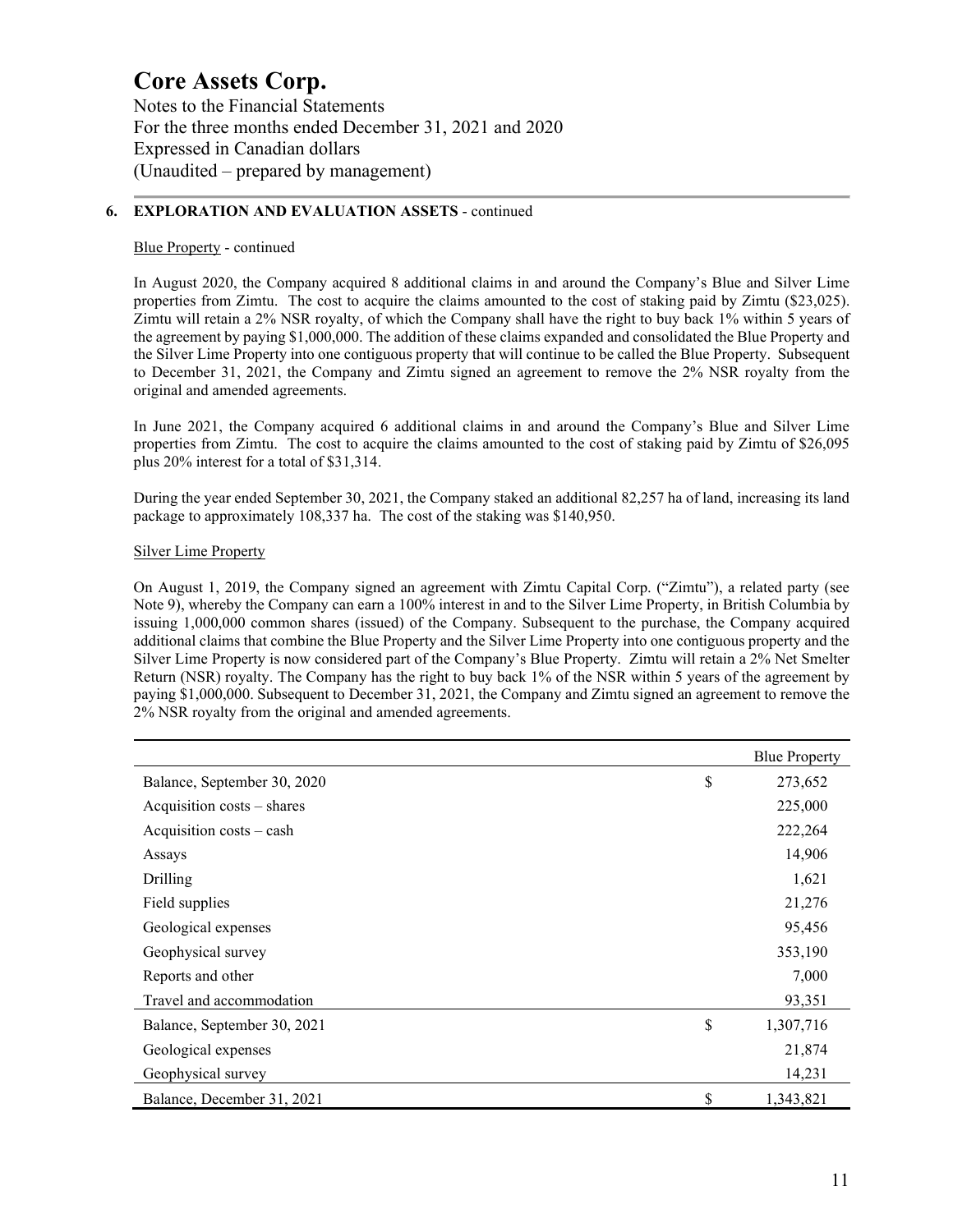Notes to the Financial Statements For the three months ended December 31, 2021 and 2020 Expressed in Canadian dollars (Unaudited – prepared by management)

# **7. SHARE CAPITAL**

- a) Authorized: Unlimited common shares with no par value.
- b) Issued and outstanding: The total issued and outstanding shares of the Company total 58,287,479 as at December 31, 2021 (September 30, 2021: 57,867,479).

### **During the three months ended December 31, 2021:**

i. During the three months ended December 31, 2021, 420,000 share purchase warrants priced at \$0.15 and were exercised for gross proceeds of \$63,000.

### **During the year ended September 30, 2021:**

- i. On December 10, 2020, 1,000,000 common shares with a fair value of \$90,000 were issued in connection with the Blue Property (See Note 6).
- ii. On March 17, 2021, the Company closed a non-brokered private placement (the "Offering"), issuing 12,177,767 units (each, a "Unit") at a price of \$0.09 per Unit for gross proceeds of \$1,095,999. Each Unit is comprised of one common share (each, a "Share") in the capital of the Company and one non-transferable share purchase warrant (each, a "Warrant"). Each Warrant will entitle the holder to purchase one additional Share (each, a "Warrant Share") in the capital of the Company for a period of 24 months from the closing date at an exercise price of \$0.15 per Warrant Share in first year and \$0.25 per Warrant Share in second year. The Company paid cash finder's fees of \$8,779 and issued 91,770 finder's warrants (each, a "Finder's Warrant") to certain finders in connection with the Offering. The Finder's Warrants have the same terms and conditions as the Warrant.
- iii. On March 17, 2021, the Company closed a non-brokered flow-through private placement (the "Flowthrough Offering"), issuing 2,838,334 Shares, issued on a "flow-through basis" pursuant to the Income Tax Act (Canada), at a price of \$0.12 per Share for aggregate gross proceeds of \$340,600. The Company paid cash finder's fees of \$8,064. and issued 67,200 finder's warrants to certain finders in connection with the Flow-through Offering. Each finder's warrants will entitle the holder to purchase one additional share in the capital of the Company for a period of 24 months from the closing date at an exercise price of \$0.15 per warrant in first year and \$0.25 per warrant in second year.
- iv. On June 11, 2021, 2,000,000 common shares with a fair value of \$280,000 were issued to directors and a consultant in connection with bonus (see Note 9)
- v. On June 15, 2021, 1,000,000 common shares with a fair value of \$135,000 were issued in connection with the Blue Property (See Note 6).
- vi. On August 25, 2021, the Company closed a non-brokered private placement (the "Offering"), issuing 11,012,000 units (each, a "Unit") at a price of \$0.055 per Unit for gross proceeds of \$605,660. Each Unit is comprised of one common share (each, a "Share") in the capital of the Company and one-half of one transferable share purchase warrant (each, a "Warrant"). Each Warrant will entitle the holder to purchase one additional Share (each, a "Warrant Share") in the capital of the Company for a period of 24 months from the closing date at an exercise price of \$0.25 per Warrant Share. All shares issued in connection with this private placement have a twelve month hold period.
- vii. On August 25, 2021, the Company closed a non-brokered flow-through private placement (the "Flowthrough Offering"), issuing 4,465,000 Shares, issued on a "flow-through basis" pursuant to the Income Tax Act (Canada), at a price of \$0.08 per Share for aggregate gross proceeds of \$357,200. All shares issued in connection with this private placement have a twelve month hold period.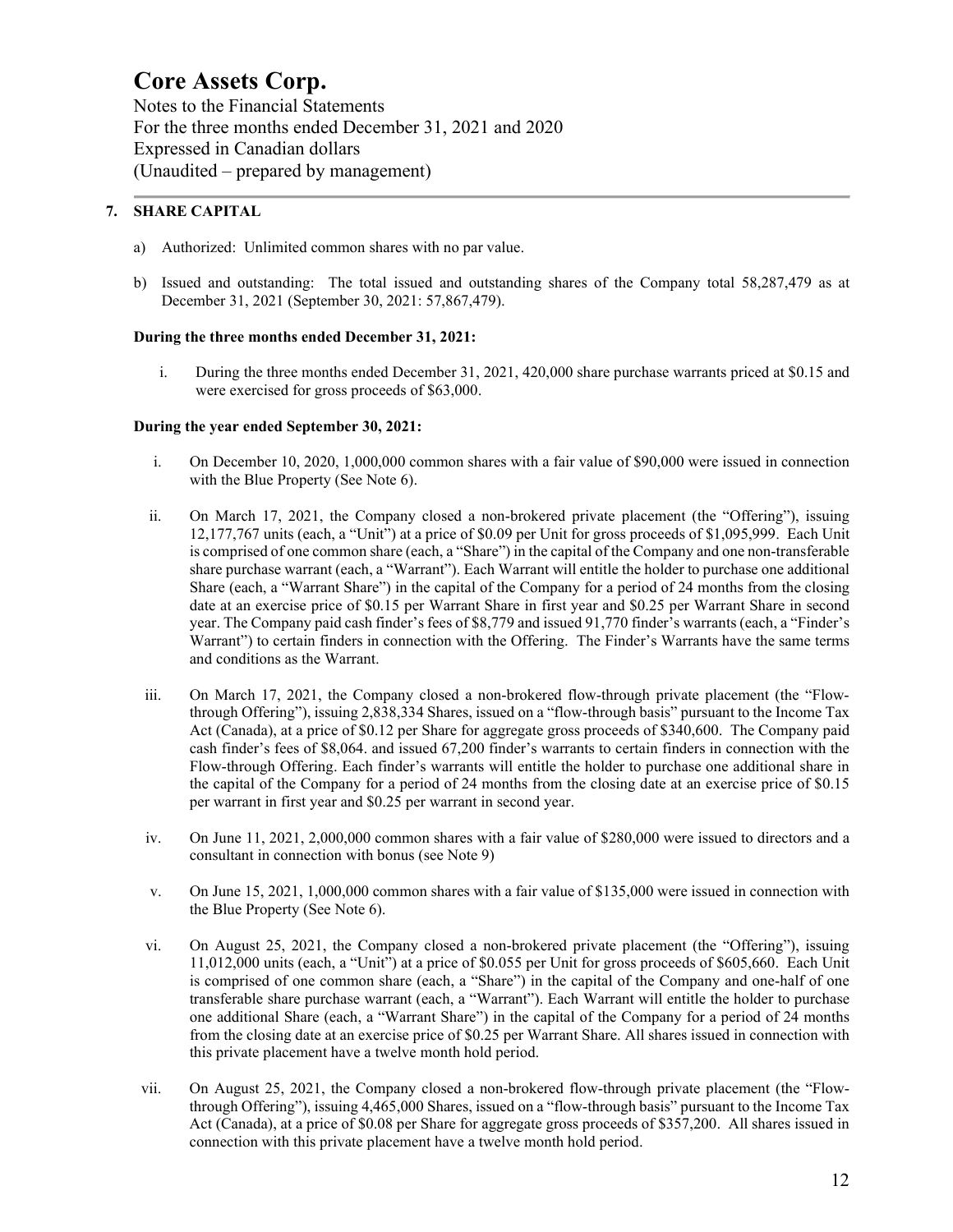Notes to the Financial Statements For the three months ended December 31, 2021 and 2020 Expressed in Canadian dollars (Unaudited – prepared by management)

### **7. SHARE CAPITAL** - continued

#### **During the year ended September 30, 2021:** - continued

- viii. During the year ended September 30, 2021, 2,157,778 share purchase warrants priced at \$0.15 were exercised for total gross proceeds of \$323,667.
- ix. During the year ended September 30, 2021, \$31,500 was received for the exercise of warrants. The warrant documents were received in October 2021 and the shares were issued subsequent to September 30, 2021.
- c) Share purchase warrants / finder's warrants:

The following is a summary of warrant transactions for the three months ended December 31, 2021 and the year ended September 30, 2021:

|                              | December 31, 2021 |          |                 | <b>September 30, 2021</b> |            |
|------------------------------|-------------------|----------|-----------------|---------------------------|------------|
|                              |                   |          | Weighted        |                           | Weighted   |
|                              |                   |          | Average         |                           | Average    |
|                              | Number of         | Exercise |                 | Number of                 | Exercise   |
|                              | Warrants          |          | Price           | Warrants                  | Price      |
| Balance, beginning of period | 15,684,959        | \$       | 0.19            |                           | \$         |
| Granted                      |                   |          | $\qquad \qquad$ | 17,842,737                | 0.18       |
| Exercised                    | (420,000)         |          | 0.15            | (2,157,778)               | 0.15       |
| Balance, end of period       | 15,264,959        | S        | 0.19            | 15,684,959                | \$<br>0.19 |

The following warrants were outstanding and exercisable as at December 31, 2021:

| Expiry Date                       | Exercise<br>Price | Number<br>of Warrants | Contractual<br>Life (Years) |
|-----------------------------------|-------------------|-----------------------|-----------------------------|
| March 17, 2023                    | $$0.15/\$0.25*$   | 9,599,989             | 1.21                        |
| March 17, 2023**                  | $$0.15/\$0.25*$   | 158,970               | 1.21                        |
| August 25, 2023                   | \$0.25            | 5,506,000             | 1.65                        |
| Total Outstanding and exercisable |                   | 15,264,959            |                             |

\*Price is \$0.15 in year 1 and \$0.25 in year 2

\*\*indicates finder's warrants

The following assumptions were used for the Black-Scholes pricing model calculations for the finder's warrants:

|                                 | March 17, 2021 |
|---------------------------------|----------------|
| Risk-free interest rate         | $0.27\%$       |
| Expected stock price volatility | 158.23%        |
| Expected option life in years   | 2 years        |
| Dividend rate                   | Nil            |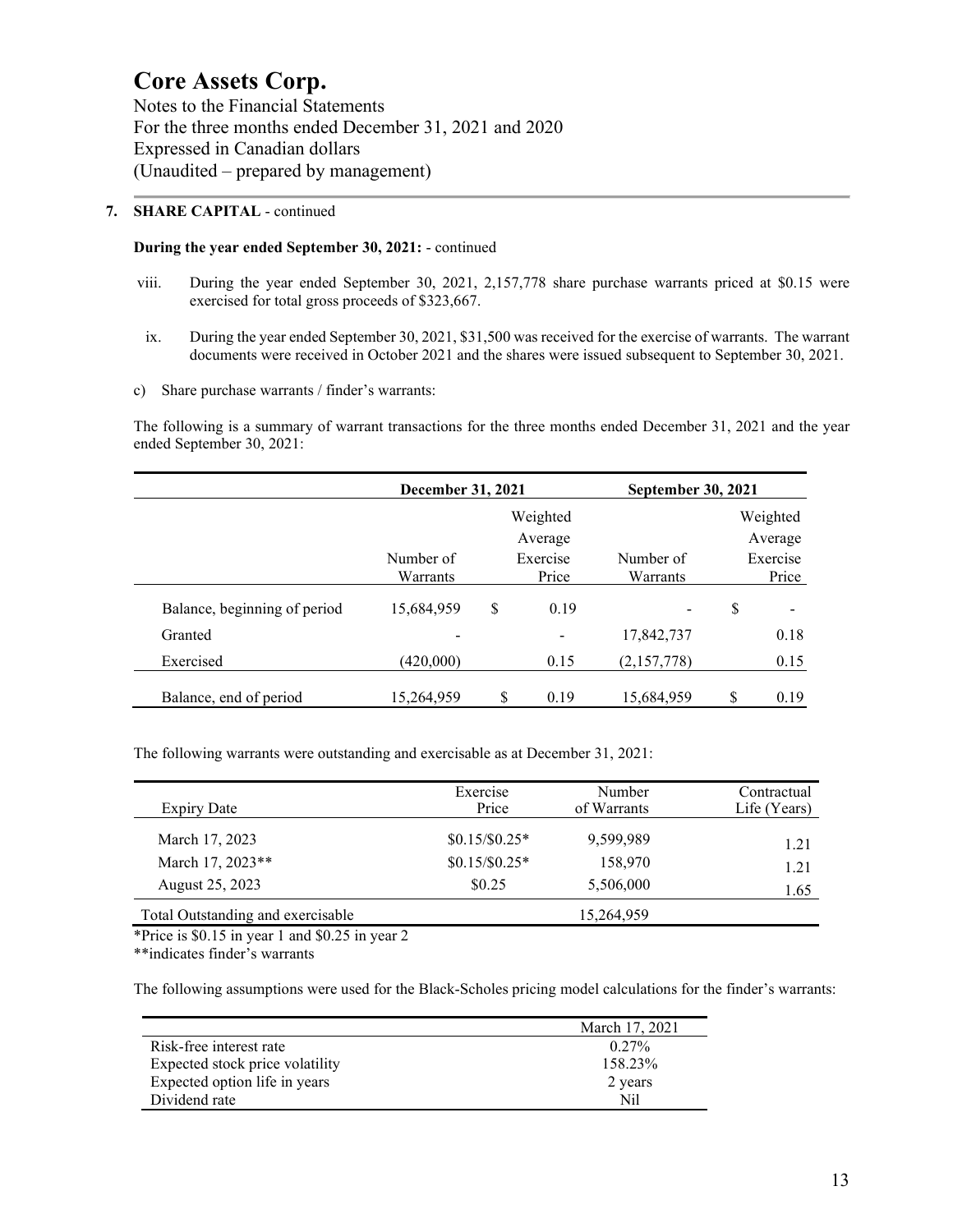Notes to the Financial Statements For the three months ended December 31, 2021 and 2020 Expressed in Canadian dollars (Unaudited – prepared by management)

#### **8. SHARE-BASED PAYMENTS**

The Company has a stock option plan for officers, directors, employees and consultants. Options are granted with an exercise price determined by the Board of Directors, which may not be less than 25% of the Company's stock price on the date of the grant. Options granted to directors, employees and consultants other than consultants engaged in investor relations activities will vest immediately. However, for options granted to employees and consultants engaged in investor relations activities will vest in stages over a minimum period of 12 months with no more than one-quarter of the options vesting in any three-month period.

The following is a summary of option transactions under the Company's stock option plan for the three months ended December 31, 2021 and the year ended September 30, 2021:

|                              | December 31, 2021    |    |                                          | <b>September 30, 2021</b> |   |                                          |
|------------------------------|----------------------|----|------------------------------------------|---------------------------|---|------------------------------------------|
|                              | Number of<br>Options |    | Weighted<br>Average<br>Exercise<br>Price | Number of<br>Options      |   | Weighted<br>Average<br>Exercise<br>Price |
| Balance, beginning of period | 3,635,000            | \$ | 0.12                                     |                           | S |                                          |
| Granted                      |                      |    |                                          | 3,635,000                 |   | 0.12                                     |
| Balance, end of period       | 3,635,000            | S  | 0.12                                     | 3,635,000                 | S | 0.12                                     |

The following stock options were outstanding and exercisable as at December 31, 2021:

| Expiry Date                       | Exercise | Number     | Contractual  |
|-----------------------------------|----------|------------|--------------|
|                                   | Price    | of Options | Life (Years) |
| December 21, 2022                 | \$0.10   | 1,935,000  | 0.97         |
| June 11, 2023                     | \$0.14   | 1,700,000  | 1.44         |
| Total Outstanding and exercisable |          | 3,635,000  |              |

On December 21, 2020, the Company granted an aggregate of 1,935,000 stock options to certain directors, officers, employees and consultants of the Company for the purchase of up to 1,935,000 common shares of the Company pursuant to its Stock Option Plan. Each option is exercisable for a period of 2 years at a price of \$0.10 per common share and vests immediately.

On June 11, 2021, the Company granted an aggregate of 1,700,000 stock options to certain directors, officers, employees and consultants of the Company for the purchase of up to 1,700,000 common shares of the Company pursuant to its Stock Option Plan. Each option is exercisable for a period of 2 years at a price of \$0.14 per common share and vests immediately.

During the three months ended December 31, 2021, \$nil (December 31, 2020 - \$113,310) was charged to sharebased payments.

The following assumptions were used for the Black-Scholes pricing model calculations:

|                                 | <b>December 21, 2020</b> | <b>June 11, 2021</b> |
|---------------------------------|--------------------------|----------------------|
| Risk-free interest rate         | 0.23%                    | $0.31\%$             |
| Expected stock price volatility | 150.3%                   | 150.2%               |
| Expected option life in years   | 2 years                  | 2 years              |
| Dividend rate                   | Nil                      | Nil                  |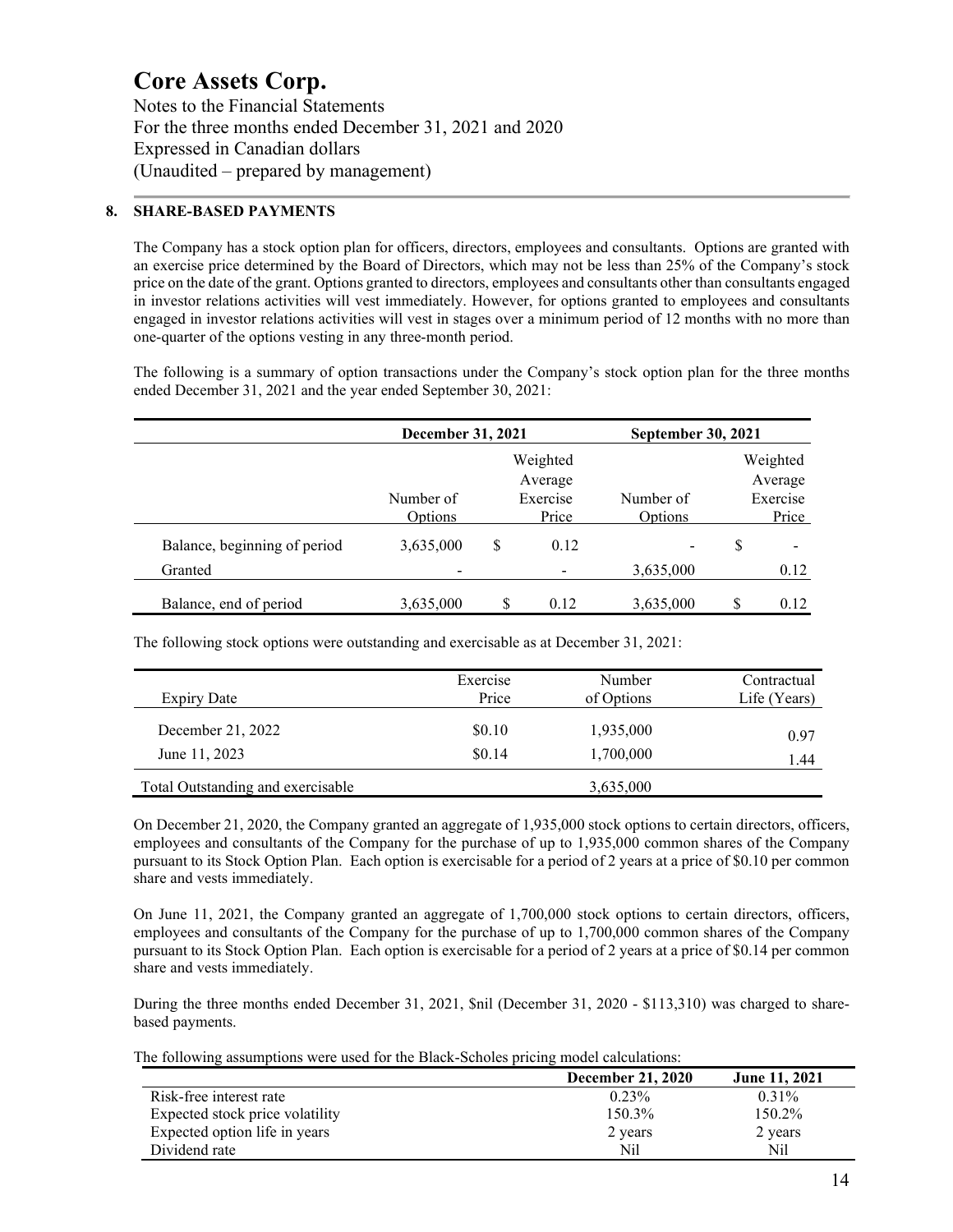Notes to the Financial Statements For the three months ended December 31, 2021 and 2020 Expressed in Canadian dollars (Unaudited – prepared by management)

#### **9. RELATED PARTY TRANSACTIONS**

During the three months ended December 31, 2021 and 2020, the Company incurred the following transactions with officers or directors of the Company or companies with common directors:

|                                               | Three months ended December 31, |         |
|-----------------------------------------------|---------------------------------|---------|
|                                               | 2021                            | 2020    |
| Key management compensation*                  | S                               |         |
| Exploration and evaluation asset expenditures |                                 | 6,750   |
| Wages to key management                       | 40,500                          | 750     |
| Administrative fees                           | 37,500                          | 40,000  |
| Share-based payments                          |                                 | 87,837  |
| Advertising                                   | 37,500                          |         |
| Total                                         | 115,500                         | 135,337 |

\* Key management includes those persons having authority and responsibility for planning, directing and controlling the activities of the Company, directly or indirectly, including the Company's executive officers and certain members of its Board of Directors.

On June 11, 2021, the Company granted 1,920,000 bonus shares to two directors. The bonus shares will be subject to the standard four month plus one day hold period. Per Canada Revenue Agency requirements, all related payroll taxes for the bonus shares were due on July 15, 2021. The Company has paid the payroll taxes of \$81,970 due by the directors and issued them promissory notes for reimbursement of these taxes at a later date. The shares are in recognition of the extensive work performed in completing the Company's recent financing as well as increasing the Company's land position.

As at December 31, 2021, there was \$18,415 (September 30, 2021: \$17,912) due to related parties of the Company.

Zimtu Capital Corp. ("Zimtu") is a company with common directors and management. Zimtu provides key management services and investor relations services to the Company and at December 31, 2021 holds 14% (September 30,  $2021 - 14\%$ ) of the Company's shares.

On August 1, 2020, the Company entered into a twelve-month Management Services Agreement ("Agreement") with Zimtu. Under the terms of the Agreement, Zimtu will provide the Company with administrative and managerial services, including corporate maintenance, continuous disclosure services, rent, and office space, at a rate of \$12,500 per month. On August 1, 2021, the Agreement was renewed for an additional twelve months. During the year ended September 30, 2021, additional administrative fees were incurred in connection to the private placement. See also Note 7.

On October 1, 2021, the Company engaged Zimtu Capital Corp. to provide marketing services as part of a cooperative marketing program. In consideration, the Company will make 12 monthly payments of \$12,500.

The terms and conditions of these transactions with key management and their related parties were no more favourable than those available, or which might reasonably be expected to be available, or similar transactions to non-key management related entities on an arm's length basis.

These transactions are in the normal course of operations and have been valued in these financial statements at the exchange amount, which is the amount of consideration established and agreed to by the related parties. The amounts due to related parties are unsecured, non-interest bearing, and have no specific terms of repayment.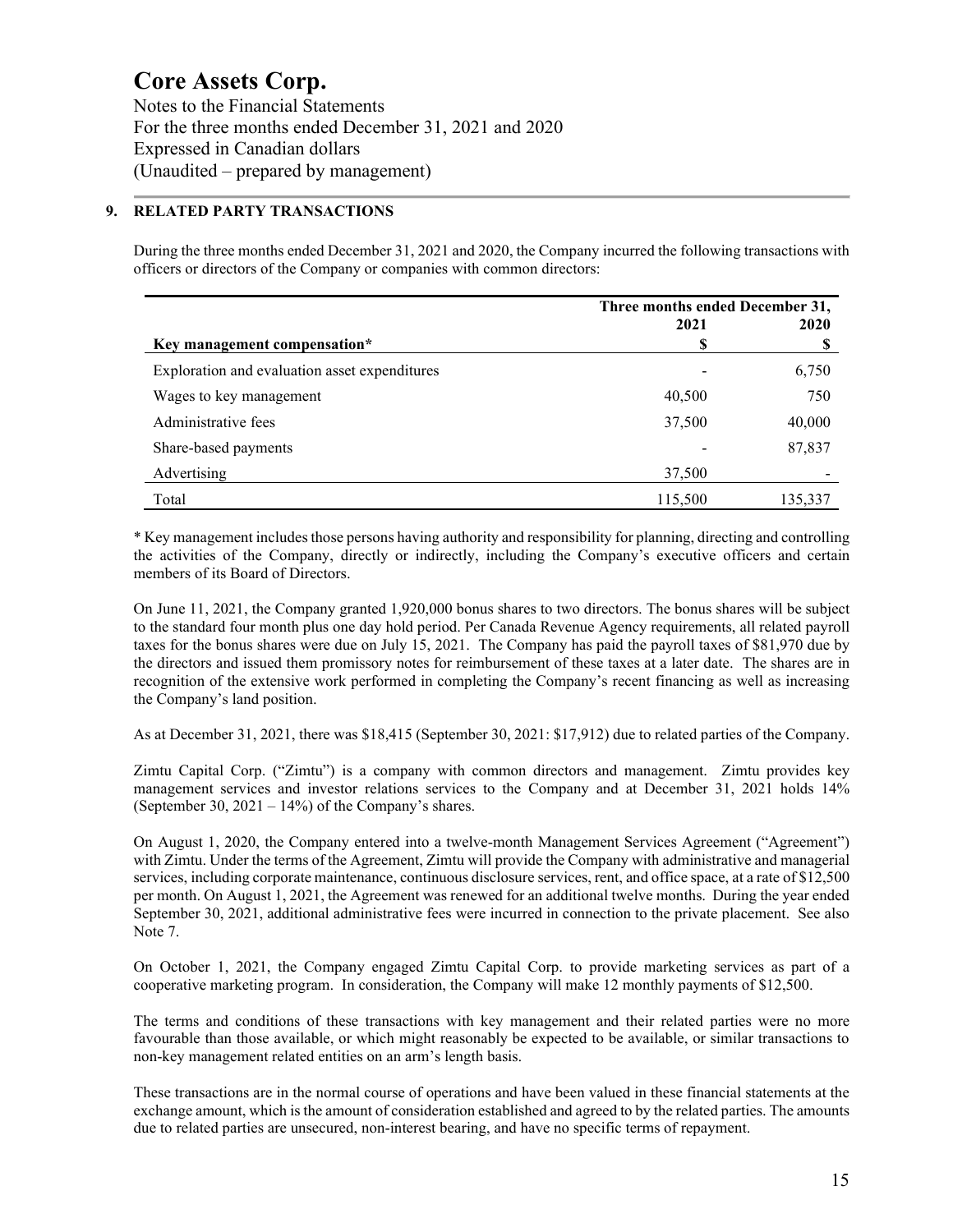Notes to the Financial Statements For the three months ended December 31, 2021 and 2020 Expressed in Canadian dollars (Unaudited – prepared by management)

#### **10. FINANCIAL INSTRUMENTS**

The Company's risk management policies are established to identify and analyze the risks faced by the Company, to set appropriate risk limits and controls, and to monitor risks and adherence to market conditions and the Company's activities. The Company has exposure to credit risk, liquidity risk and market risk as a result of its use of financial instruments. This note presents information about the Company's exposure to each of the above risks and the Company's objectives, policies and processes for measuring and managing these risks. Further quantitative disclosures are included throughout these financial statements.

The Board of Directors has overall responsibility for the establishment and oversight of the Company's risk management framework. The Board has implemented and monitors compliance with risk management policies as set out herein.

a) Credit Risk

Credit risk is the risk of financial loss to the Company if a customer or counterparty to a financial instrument fails to meet its contractual obligations. The Company's cash is subject to credit risk for a maximum of the amounts shown on the statements of financial position.

At December 31, 2021, the Company held cash of \$1,338,612 (September 30, 2021: \$1,528,966) with Canadian chartered banks.

b) Liquidity Risk

Liquidity risk is the risk that the Company will incur difficulties meeting its financial obligations as they are due. The Company's approach to managing liquidity is to ensure, as far as possible, that it will have sufficient liquidity to meet its liabilities when due, under both normal and stressed conditions without incurring unacceptable losses or risking harm to the Company's reputation.

As at December 31, 2021, the Company has total current liabilities of \$35,385 (September 30, 2021: \$103,822). Management intends to meet these obligations by raising funds through future financings.

c) Market Risk

Market risk consists of currency risk, commodity price risk and interest rate risk. The objective of market risk management is to manage and control market risk exposures within acceptable limits, while maximizing returns.

i) *Currency Risk*

Foreign currency exchange rate risk is the risk that the fair value or future cash flows will fluctuate as a result of changes in foreign exchange rates. Although the Company is in the exploration stage and has not yet developed commercial mineral interests, the underlying commodity price for minerals is impacted by changes in the exchange rate between the Canadian and United States dollar. As all of the Company's transactions are denominated in Canadian dollars, the Company is not significantly exposed to foreign currency exchange risk at this time.

ii) *Commodity Price Risk*

Commodity price risk is the risk that the fair value of future cash flows will fluctuate as a result of changes in commodity prices. Commodity prices for minerals are impacted by world economic events that dictate the levels of supply and demand as well as the relationship between the Canadian and United States dollar, as outlined above. As the Company has not yet developed commercial mineral interests, it is not exposed to commodity price risk at this time.

 iii) *Interest Rate Risk* Interest rate risk is the risk that future cash flows will fluctuate as a result of changes in market interest rates.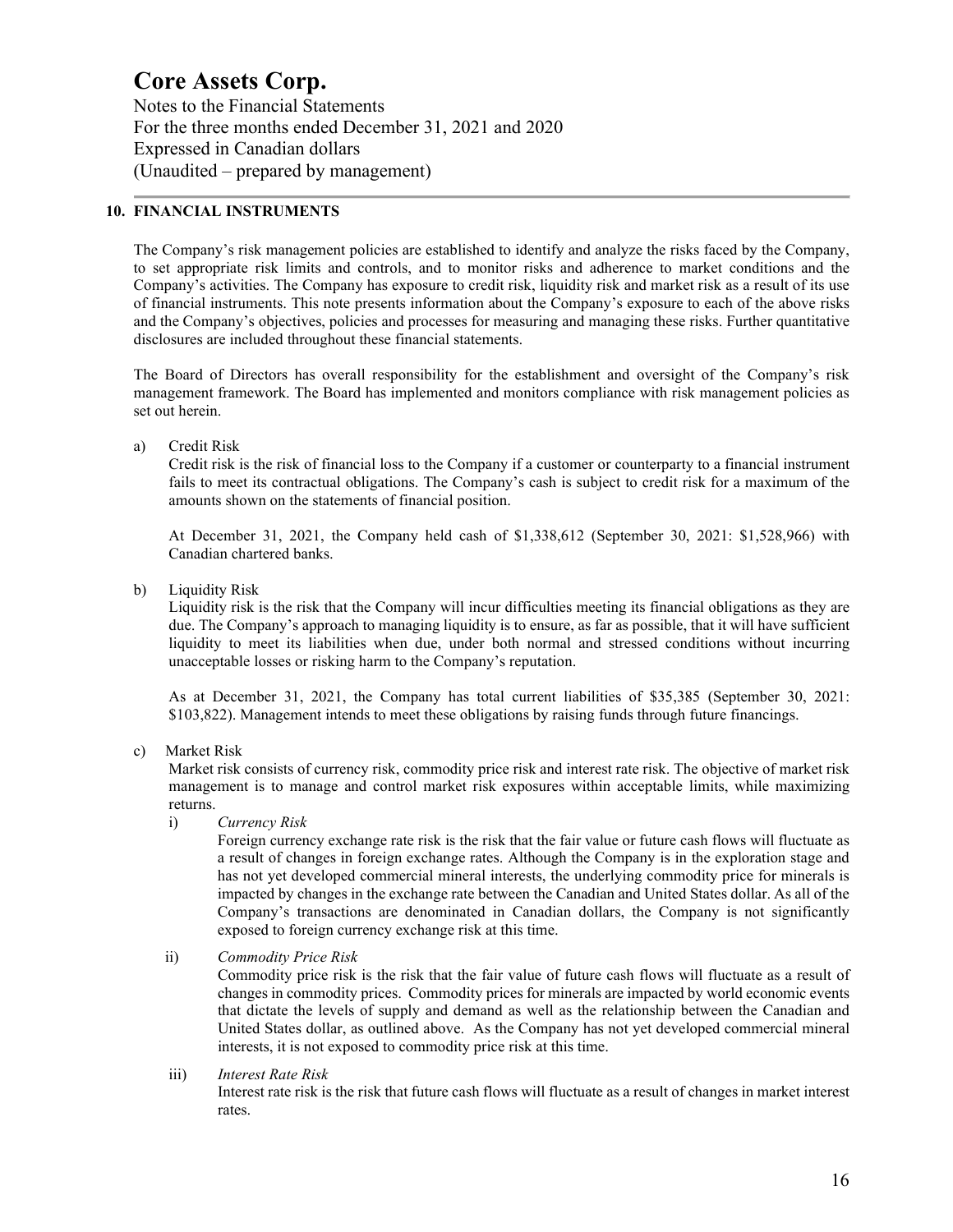Notes to the Financial Statements For the three months ended December 31, 2021 and 2020 Expressed in Canadian dollars (Unaudited – prepared by management)

### **10. FINANCIAL INSTRUMENTS** – continued

### d) Fair Value

Financial instruments measured at fair value are classified into one of three levels in the fair value hierarchy according to the relative reliability of the inputs used to estimate the fair values. The three levels of the fair value hierarchy are:

- Level 1 Unadjusted quoted prices in active markets for identical assets or liabilities;
- Level 2 Inputs other than quoted prices that are observable for the asset or liability either directly or indirectly; and
- Level 3 Inputs that are not based on observable market data.
- e) Capital Management

Capital is comprised of the Company's shareholders' equity and any debt it may issue. As at December 31, 2021, the Company's shareholders' equity was \$2,829,275 (September 30, 2021: \$2,937,237). The Company's objectives when managing capital are to safeguard the Company's ability to continue as a going concern and to maintain a flexible capital structure which will allow it to pursue the exploration of its mineral properties. Therefore, the Company monitors the level of risk incurred in its mineral property expenditures relative to its capital structure which is comprised of working capital and shareholders' equity.

The Company monitors its capital structure and makes adjustments in light of changes in economic conditions and the risk characteristics of the underlying assets. In order to facilitate the management of capital and the exploration of its mineral properties, the Company prepares annual expenditure budgets which are updated as necessary and are reviewed and periodically approved by the Company's Board of Directors. To maintain or adjust the capital structure, the Company may issue new equity if available on favourable terms, option its mineral properties for cash and/or expenditure commitments from optionees, enter into joint venture arrangements, or dispose of mineral properties. The Company is not subject to any externally imposed capital requirements and there were no changes in the Company's approach to capital management during the year.

# **11. LIABILITY AND INCOME TAX EFFECT ON FLOW-THOUGH SHARES**

Funds raised through the issuance of flow-through shares are required to be expended on qualified Canadian mineral exploration expenditures, as defined pursuant to Canadian income tax legislation. The flow-through gross proceeds, less the qualified expenditures made to date, represent the funds received from flow-through share issuances that have not been spent.

On March 17, 2021, the Company issued 2,838,334 common shares on a "flow-through" basis at a price of \$0.12 per Share for gross proceeds of \$340,600 and recognized a liability on flow-through of \$14,192. At September 30, 2021, the Company has incurred \$340,600 in qualified expenditures and reversed the flow-through share liabilities.

On August 25, 2021, the Company issued 4,465,000 common shares on a "flow-through" basis at a price of \$0.08 per Share for gross proceeds of \$357,200. No flow-through share liability was recognized. At December 31, 2021, the Company has incurred \$270,822 in qualified expenditures.

|                                                                                                                                                            |   | <b>Issued on</b><br>March 17,<br>2021 |     | <b>Issued on</b><br>August 25,<br>2021 | Total               |
|------------------------------------------------------------------------------------------------------------------------------------------------------------|---|---------------------------------------|-----|----------------------------------------|---------------------|
| <b>Balance, September 30, 2020</b><br>Liability incurred on flow-through shares issued<br>Settlement of flow-through share liability on incurring expenses | S | $\sim$<br>14.192<br>(14, 192)         | - 8 |                                        | 14.192<br>(14, 192) |
| Balance, September 30, 2021 and December 31, 2021                                                                                                          |   | $\overline{\phantom{0}}$              |     |                                        |                     |